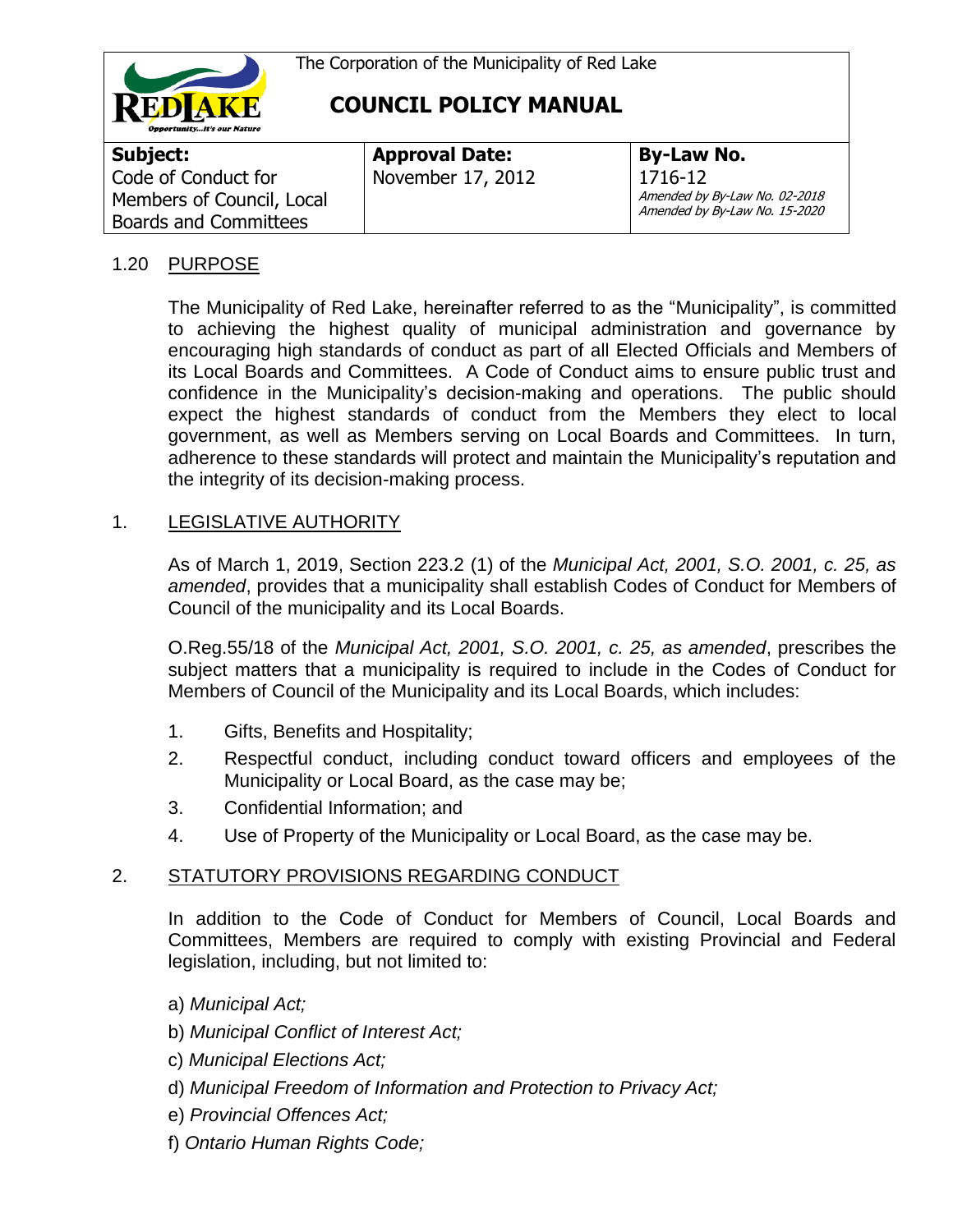

| Subject:                     |
|------------------------------|
| Code of Conduct for          |
| Members of Council, Local    |
| <b>Boards and Committees</b> |

**Approval Date:** November 17, 2012

**By-Law No.** 1716-12 Amended by By-Law No. 02-2018 Amended by By-Law No. 15-2020

- g) *Ontario Occupational Health and Safety Act; and*
- h) *Criminal Code of Canada.*

### 3. APPLICATION

This Code of Conduct applies to all Members of Council, Local Boards and Committees of the Municipality.

The following Local Boards are not subject to this Code of Conduct:

- Library Board; and
- Police Services Board.

#### 4. DEFINITIONS

- a) "Chief Administrative Officer" means the Chief Administrative Officer (CAO) of The Corporation of the Municipality of Red Lake or designate in the absence of the CAO.
- b) "Child" includes a child born within or outside of marriage, and includes an adopted child and a person to whom the Member has demonstrated a settled intention to treat as a child of his or her family.
- c) "Clerk" means the Clerk of The Corporation of the Municipality of Red Lake or designate in the absence of the Clerk.
- d) "Closed Meeting" means a meeting, or part of a meeting, this is closed to the public to consider matters authorized under the *Municipal Act, 2001* or other enabling Statute.
- e) "Confidential Information" includes information in the possession of, or received in confidence by the Municipality, that the Municipality is prohibited from disclosing, that the Municipality is required to refuse to disclose, or that the Municipality chooses not to disclose, under the *Municipal Freedom of Information and Protection to Privacy Act* or other legislation or policy of the Municipality. Without limiting the generality of the foregoing, Confidential Information also includes all information concerning matters dealt with at Closed Meetings, information that is marked as "Confidential", information obtained by a Member by virtue of their position as a Member that is not in the public domain, or information that is otherwise determined to be confidential by the Chief Administrative Officer, Clerk or as specifically declared by Council.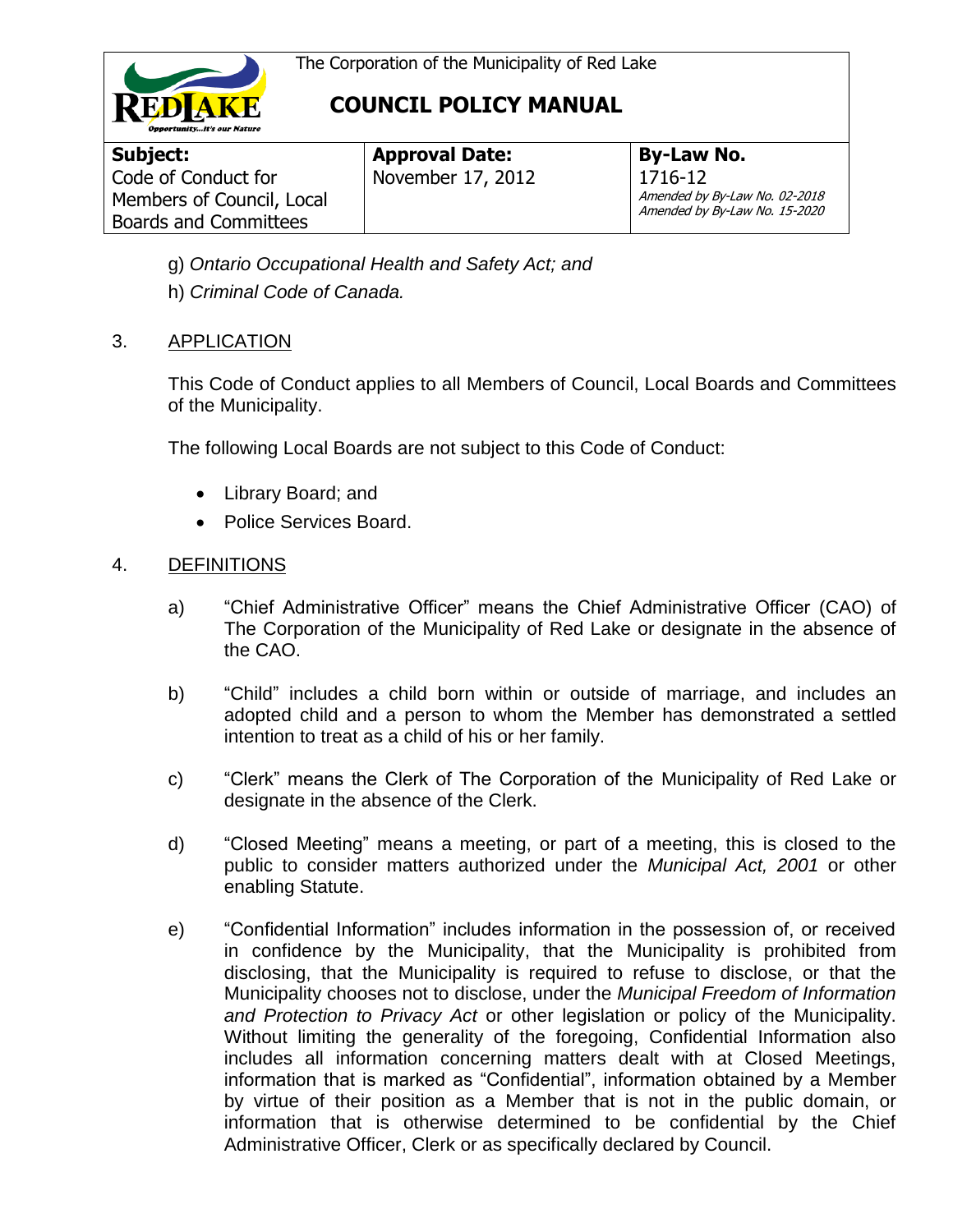



| Subject:                                         | <b>Approval Date:</b> | <b>By-Law No.</b>                        |
|--------------------------------------------------|-----------------------|------------------------------------------|
| Code of Conduct for<br>Members of Council, Local | November 17, 2012     | 1716-12<br>Amended by By-Law No. 02-2018 |
| <b>Boards and Committees</b>                     |                       | Amended by By-Law No. 15-2020            |

- f) "Council" means the Council of The Corporation of the Municipality of Red Lake.
- g) "Ethically" means behaving in a manner characterized by honesty, fairness and equality in interpersonal relationships and with respect for the dignity and rights of other people.
- h) "Family Member" includes:
	- i) a Spouse of the Member;
	- ii) a Child of the Member;
	- iii) a Parent of the Member;
	- iv) a Sibling of the Member, whether by birth, marriage or adoption;
	- v) a Grandchild, Grandparent, Aunt, Uncle, Niece or Nephew of the Member;
	- vi) a Parent-in-Law of the Member; and
	- vii) any person who lives with the Member on a permanent basis.
- i) "Gift" means any cash or monetary equivalent, fee, object of value, service, personal benefit, travel and accommodation or entertainment. A gift does not include remuneration.
- j) "Harassment" shall include, but is not limited to, engaging in a course of vexatious or unwanted comment or conduct that is known or ought reasonably to be known to be unwanted and includes Sexual Harassment as defined in the *Occupational Health and Safety Act.*
- k) "Integrity Commissioner" means the Person appointed by by-law in accordance with Section 223.3 of the *Municipal Act, 2001* and who is responsible for performing, in an independent manner, the functions assigned by the Municipality with respect to the application of the Code of Conduct for Members.
- l) "Member" shall include a Member of Council, Local Board and Committee of the Municipality, except those listed in Section 3 of this policy.
- m) "Municipality" means The Corporation of the Municipality of Red Lake.
- n) "Parent" includes those persons who demonstrated a settled intention to treat a Child the Member, whether or not the Member is their natural child.
- o) "Pecuniary Interest" means an interest that a person has in a matter because of reasonable likelihood or expectation of appreciable financial gain or loss to the person or another person with whom the person is associated, in accordance to the *Municipal Conflict of Interest Act*.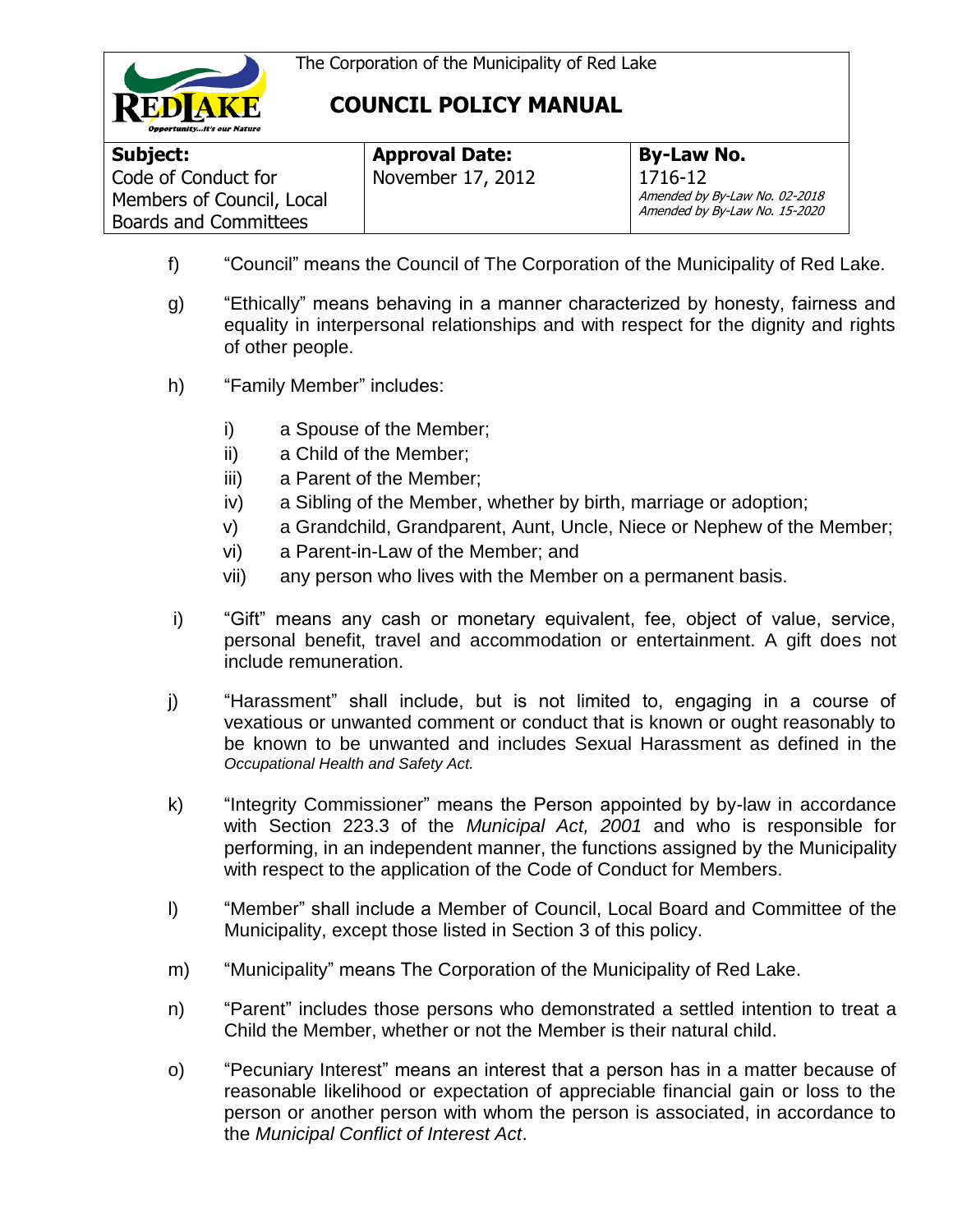



| Subject:                                                                         | <b>Approval Date:</b> | <b>By-Law No.</b>                                                         |
|----------------------------------------------------------------------------------|-----------------------|---------------------------------------------------------------------------|
| Code of Conduct for<br>Members of Council, Local<br><b>Boards and Committees</b> | November 17, 2012     | 1716-12<br>Amended by By-Law No. 02-2018<br>Amended by By-Law No. 15-2020 |

- p) "Spouse" means a person to whom the Member is married or with whom the Member is living in a conjugal relationship outside of marriage.
- q) "Staff" includes all union and non-union employees of the Municipality of Red Lake and volunteers.

#### 5. GIFTS, BENEFITS AND HOSPITALITY

The objective of this section is to ensure that Members make decisions based on impartial and objective assessments of each situation, free from influence of gifts, benefits and hospitality.

- 5.1 Members are prohibited from accepting, directly or indirectly, from any person, company, firm or corporation, Gifts, Benefits or Hospitality if it can be inferred that the Gift, Benefit or Hospitality was intended to influence the Member in the performance of their duties or that the Gift, Benefit or Hospitality was intended as a reward for any official action on the Member's part.
- 5.2 Members are prohibited from accepting Gifts, Benefits and Hospitality provided to a Member's Spouse, Child or Parent that is connected directly or indirectly to the performance of the Member's duties.
- 5.3 Notwithstanding Clause 5.1 & 5.2, each of the following are recognized as an **exception**:
	- a) compensation authorized by by-law;
	- b) Gifts, Benefits or Hospitality that normally accompany the responsibilities in performance of duties and are received as an incident of protocol or social responsibility;
	- c) a political contribution otherwise reported by law (ie, in the case of a Member running for elected office);
	- d) services provided without compensation by persons volunteering their time for a charitable or non-profit event or for the Member's re-election campaign;
	- e) any stipend paid to a Member that is intended to fully remunerate the Members for service to the Municipality.
	- f) food, lodging, transportation and entertainment provided by Provincial, regional and local governments or agencies or subdivisions of them by the Federal government or by a foreign government within a foreign country, or by a conference, seminar or event organizer where the Member is either speaking or attending in an official capacity as a representative of the Municipality.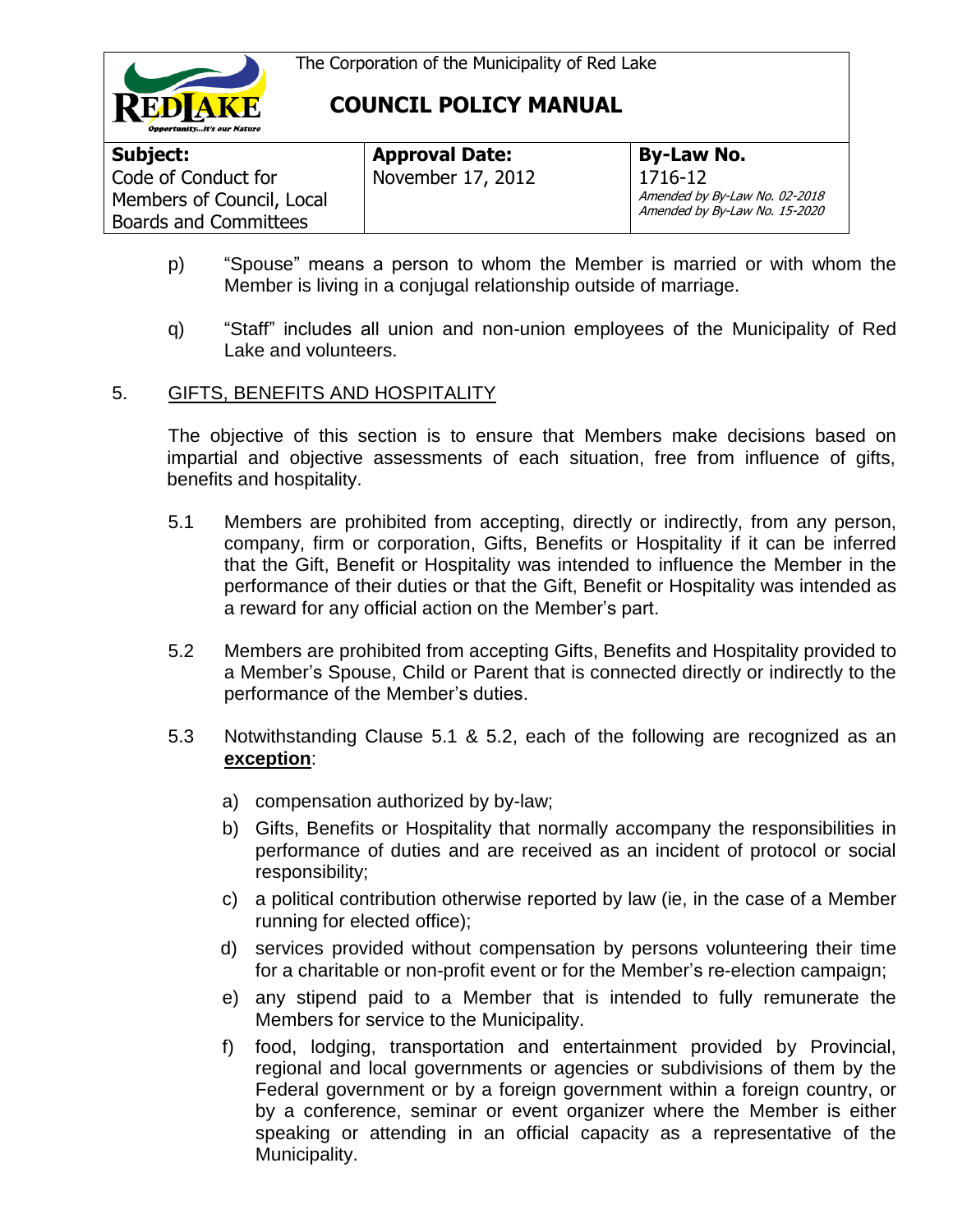



| Subject:                     | <b>Approval Date:</b> | <b>By-Law No.</b>                                              |
|------------------------------|-----------------------|----------------------------------------------------------------|
| Code of Conduct for          | November 17, 2012     | 1716-12                                                        |
| Members of Council, Local    |                       | Amended by By-Law No. 02-2018<br>Amended by By-Law No. 15-2020 |
| <b>Boards and Committees</b> |                       |                                                                |

- g) entrance fees or food and beverages consumed at banquets, receptions or similar events, if:
	- (i) attendance serves the legitimate business purpose related to the normal business of the Municipality;
	- (ii) the person extending the invitation or a representative of the organization is in attendance, and
	- (iii) the value is reasonable and the invitations are infrequent.
- h) benefits received as a door prize, raffle or similar draw at an event, conference or seminar attended by a Member.
- i) any gift, benefit or hospitality, if the Integrity Commissioner is of the opinion, before the gift, benefit or hospitality has been accepted, that it is unlikely that receipt of the gift, benefit or hospitality gives rise to reasonable presumption that the gift, benefit or hospitality was given in order to influence the Member in the performance of his or her duties.
- 5.4 This section does not preclude a Member from soliciting funds or donations in support of a charitable or philanthropic cause, organization, or charity, provided that all funds or donations are provided directly by the donor(s) to the recipient organization or charity.

#### 6. GENERAL CONDUCT

- 6.1 Every Member has the duty and responsibility to treat Members of the public, Staff and each other in a respectful manner, without abuse, bullying, harassment or intimidation.
- 6.2 A Member shall not use indecent, abusive or insulting words or expressions toward any other Member, any Member of Staff, or any Member of the public. A Member shall not speak in a manner that is discriminatory to any individual based on that person's race, ancestry, place of origin, creed, gender, sexual orientation, age, colour, marital status or disability. For greater clarity, please refer to the *Ontario Human Rights Code.*
- 6.3 Every Member shall abide by the following principles:
	- a) Members shall at all times act ethically;
	- b) Members shall perform their functions with integrity, accountability and transparency;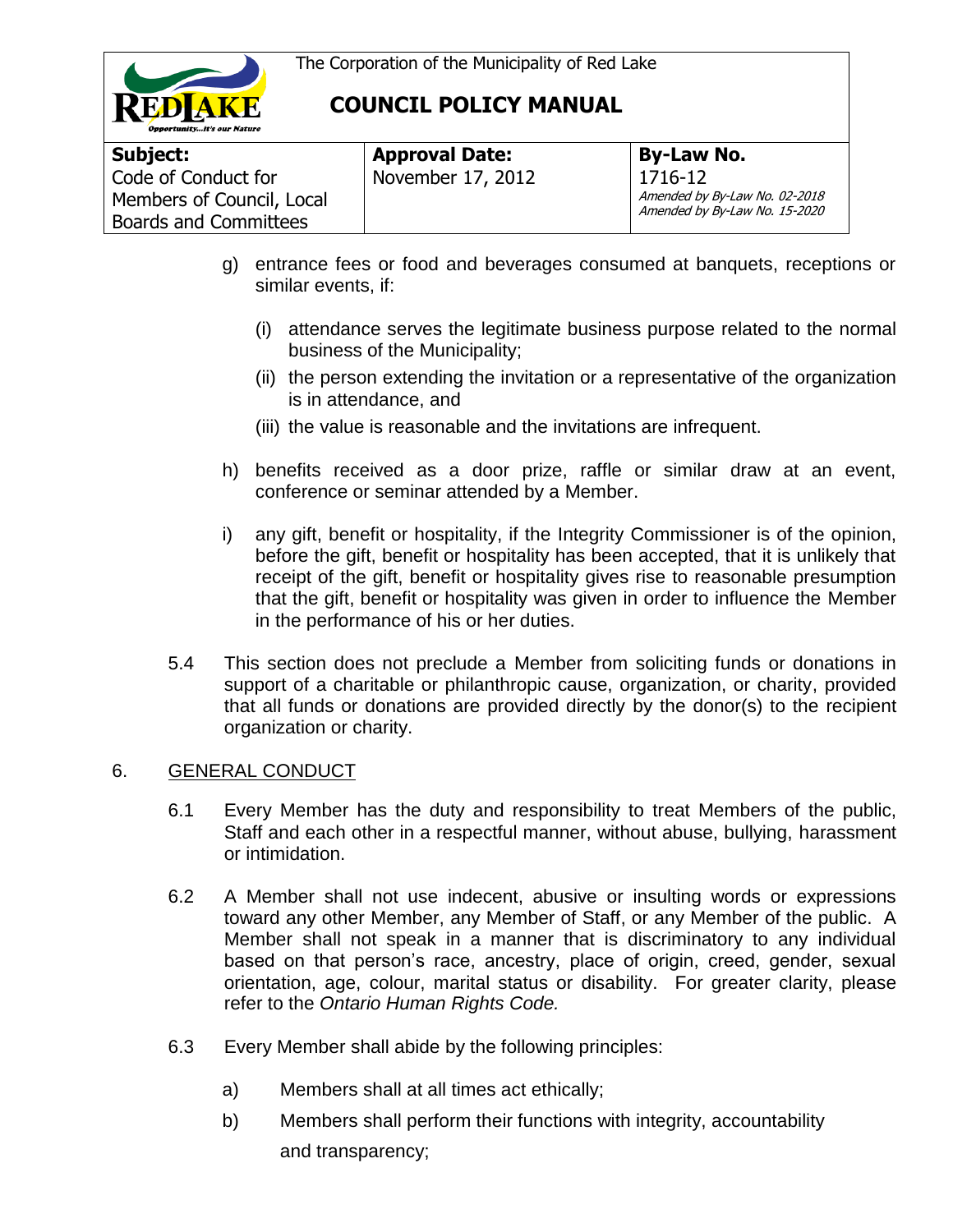



| Subject:                                                                         | <b>Approval Date:</b> | <b>By-Law No.</b>                                                         |
|----------------------------------------------------------------------------------|-----------------------|---------------------------------------------------------------------------|
| Code of Conduct for<br>Members of Council, Local<br><b>Boards and Committees</b> | November 17, 2012     | 1716-12<br>Amended by By-Law No. 02-2018<br>Amended by By-Law No. 15-2020 |

- c) Members shall comply with all applicable legislation, municipal by-laws and policies, including this Code of Conduct;
- d) Members acknowledge that the public has the right to open government and transparent decision-making;
- e) Members shall at all times serve the interests of their constituents and the Municipality in a conscientious and diligent manner and shall approach decision-making with an open mind; and
- f) Members shall not extend preferential treatment to any individual or organization.

### 7. CONDUCT AT MEETINGS

7.1 Every Member shall conduct themselves with decorum and professionalism at all Council, Committee of the Whole, Local Board and Committee meetings in accordance with the provisions of the applicable Procedure By-Law, this Code of Conduct and applicable law. For greater clarity, Members should review the Municipality of Red Lake's "*Procedural By-Law"*.

#### 8. CONFIDENTIALITY

- 8.1 Every Member must hold in strict confidence all Confidential Information acquired as a direct or indirect result of the Member's role with the Municipality. Confidential Information shall not be disclosed except when required by law, or when authorized by Council or the Chief Administrative Officer.
- 8.2 Every Member shall keep confidential any information:
	- a) disclosed or discussed at a meeting of Council, Committee of the Whole, Local Board or Committee meeting or part thereof, that was closed to the public;
	- b) that is circulated to Members that is marked as confidential. Any documentation marked as confidential shall be kept securely until no longer required in the course of business and shall at that time be returned to the Clerk, or in the case of a Local Board or Committee, the Resource Person or Recording Secretary for destruction.
	- c) that is received in confidence verbally in preparation of a Closed Meeting.
- 8.3 The obligation to keep information confidential applies even if a Member ceases to be a Member for any reason.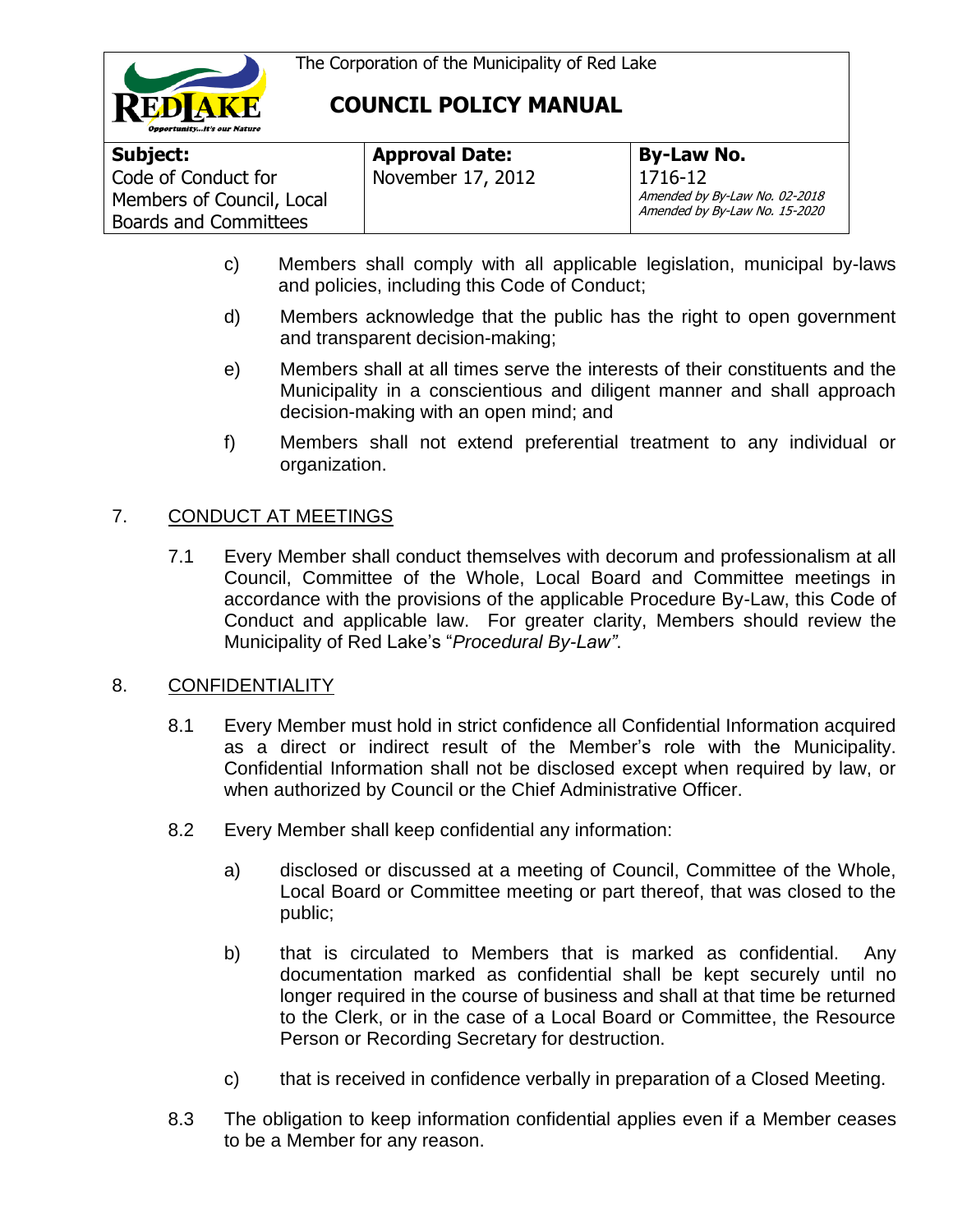

**Subject:**  Code of Conduct for Members of Council, Local Boards and Committees

**Approval Date:** November 17, 2012

**By-Law No.** 1716-12 Amended by By-Law No. 02-2018 Amended by By-Law No. 15-2020

### 9. USE OF CORPORATE RESOURCES - GENERAL

9.1 No Member shall use or permit the use of Municipal property including land, facilities, equipment, supplies, services, Staff or other resources (for example, without limitation, municipally-owned materials, computers, networks, websites, vehicles) for activities other than the business of the Municipality.

### 10. USE OF CORPORATE RESOURCES - ELECTION PURPOSES

10.1 The *Municipal Elections Act* establishes rules relating to the use of corporate resources for election purposes. For greater clarity, Members should review the *Municipal Elections Act* and the Municipality of Red Lake "*Use of Corporate Resources for Election Purposes"* policy.

### 11. CONFLICT OF INTEREST

- 11.1 Members must be familiar with and comply with the *Municipal Conflict of Interest Act*. It is the responsibility of each Member, not Staff, to determine whether they have a direct or indirect Pecuniary Interest with respect to matters arising before Council, a Local Board or Committee. Each Member shall determine whether he or she has a direct or indirect Pecuniary Interest and shall at all times comply with the *Municipal Conflict of Interest Act.*
- 11.2 For the purposes of this Code of Conduct, a Pecuniary Interest, direct or indirect, of a Family Member of the Member shall be deemed also to be the personal/Pecuniary Interest of the Member. All Members shall declare a conflict of interest where they or their Family Member has a Pecuniary Interest in a matter and shall take all of the actions prescribed in the *Municipal Conflict of Interest Act* as if the *Municipal Conflict of Interest Act* applied to that interest.
- 11.3 In addition to Pecuniary Interests, Members must perform their duties impartially, such that an objective, reasonable observer would conclude that the Member is exercising their duties objectively and without undue influence. Each Member shall govern their actions using the following as a guide:
	- a) in making decisions, always place the interests of the taxpayers and the Municipality of Red Lake first, and, in particular, place those interests before your personal interests and the interests of Members, Staff, friends, business colleagues or Family Members;
	- b) interpret the phrase "conflict of interest" broadly and with the objective of making decisions impartially and objectively;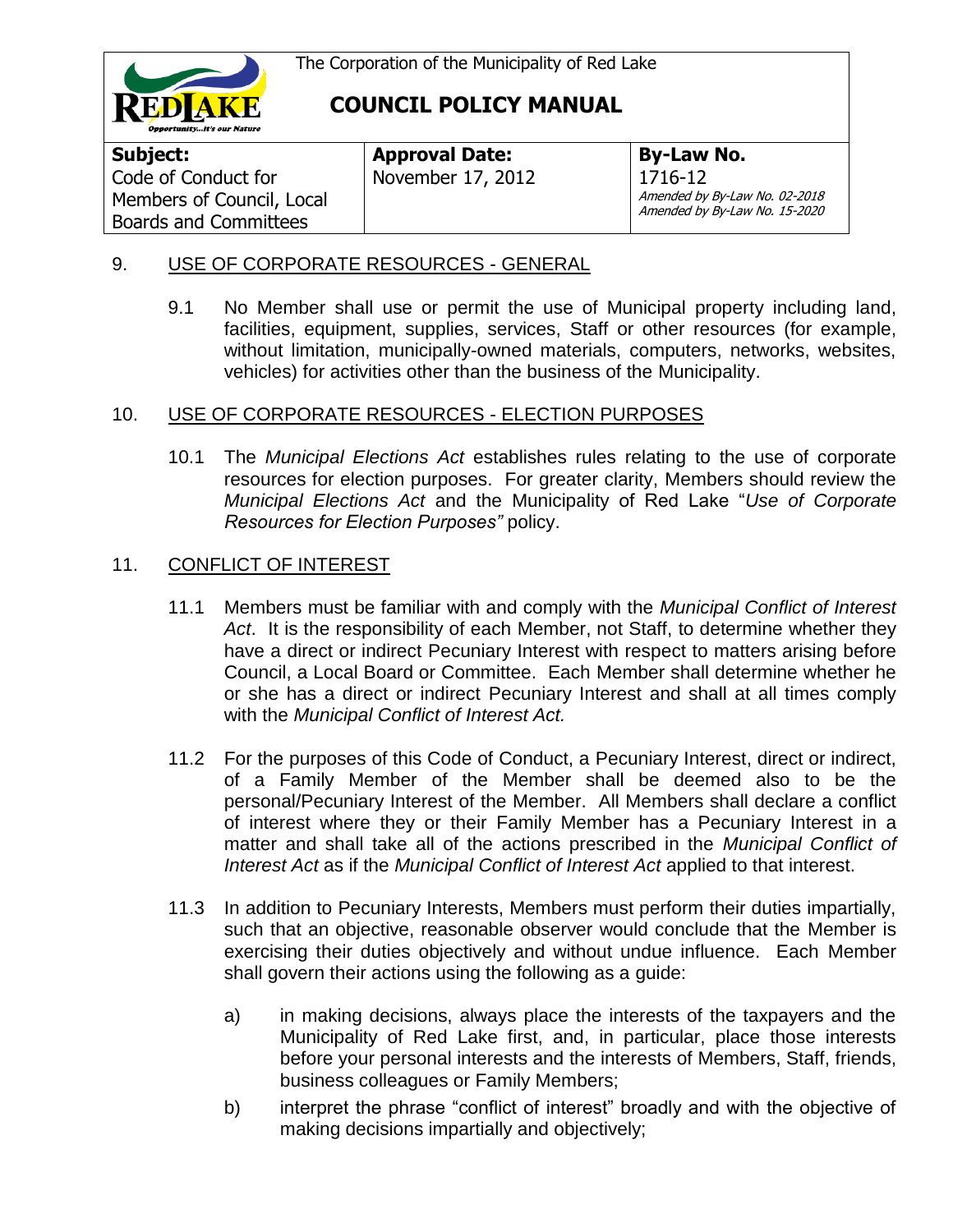



| Subject:                                                                         | <b>Approval Date:</b> | <b>By-Law No.</b>                                                         |
|----------------------------------------------------------------------------------|-----------------------|---------------------------------------------------------------------------|
| Code of Conduct for<br>Members of Council, Local<br><b>Boards and Committees</b> | November 17, 2012     | 1716-12<br>Amended by By-Law No. 02-2018<br>Amended by By-Law No. 15-2020 |

- c) if there is doubt about whether a conflict of interest exists, declare a conflict or seek the advice of the Integrity Commissioner;
- d) do not make decisions that create an obligation to any other person who will benefit from the decision;
- e) do not make decisions or attempt to influence any other person for the purpose of benefitting yourself, other Members, Staff, friends, business colleagues or Family Members, or any organization that might indirectly benefit such individuals;
- f) do not put yourself in the position where a decision would give preferential treatment to other Members, Staff, friends, business colleagues or Family Members, or any organization that might indirectly benefit such individuals; and
- g) do not promise or hold out the prospect of future advantage through your influence in return for a direct or indirect personal interest.
- 11.4 Direct or indirect personal interests **DO NOT** include:
	- a) a benefit that is of general application across the Municipality;
	- b) a benefit that affects a Member or his or her Family Members, friends or business colleagues as one of a broad class of persons; or
	- c) the remuneration of Council or a Member, or benefits available to Council or Members.
- 11.5 Every Member has the following obligations:
	- a) to make reasonable inquiries when there is reason to believe that a conflict of interest may exist;
	- b) to make Council or the Local Board or Committee aware of the potential conflict of interest and where appropriate, declare the interest;
	- c) to refuse to participate in the discussion of Council, the Local Board or Committee and to not vote on the matter or seek to influence the vote of any other Member where a conflict of interest exists;
	- d) to refuse to be involved in any way in the matter once the conflict is identified, including, without limitation, participating in meetings, facilitating meetings or introductions to Staff or Members providing advise to any person that would materially advance the matter; and
	- e) if the matter which creates the conflict of interest is discussed in Closed Session, the Member may not attend that portion of the Closed Session where that matter is discussed.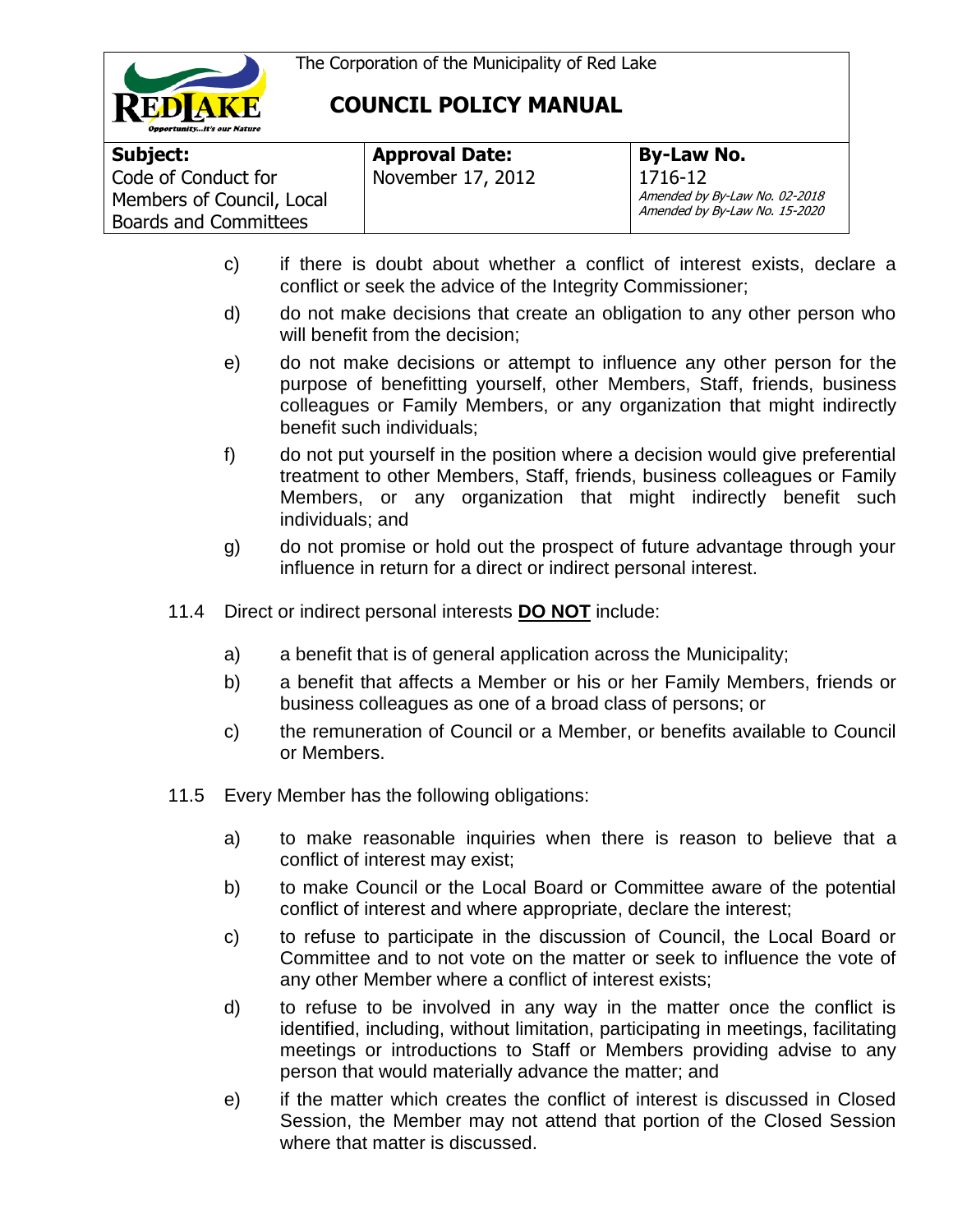

| Subject:                                                                         | <b>Approval Date:</b> | <b>By-Law No.</b>                                                         |
|----------------------------------------------------------------------------------|-----------------------|---------------------------------------------------------------------------|
| Code of Conduct for<br>Members of Council, Local<br><b>Boards and Committees</b> | November 17, 2012     | 1716-12<br>Amended by By-Law No. 02-2018<br>Amended by By-Law No. 15-2020 |

- 11.6 Members shall not act as a paid Agent before Council, its Local Boards or Committees.
- 11.7 For greater clarity, Members should review the *Municipal Conflict of Interest Act*  and the Municipality of Red Lake's *"Procedural By-Law".*

#### 12. ADVICE AND OPINIONS

- 12.1 Members may request advice or opinions from the Integrity Commissioner with respect to:
	- a) obligations of the Member under the *Municipal Conflict of Interest Act;*
	- b) the obligations of the Member under this Code; and
	- c) the obligations of the Member under a procedure, rule or policy of the Municipality governing the ethical behaviour of the Member.
- 12.2 Every request for advice or opinion shall be submitted in **writing** to the Integrity Commissioner for a response.
- 12.3 The Integrity Commissioner shall not provide to any Member any advice or opinion in respect to the obligations of another Member.
- 12.4 The advice or opinions received by any Member are personal to the Member and are considered confidential. No opinion or advice may be shared by the Integrity Commissioner without the written permission of the Member who requested the opinion or advice. The Member may grant permission to share part of an opinion or advice, but in circumstances where the Member shares only a portion of an opinion or advice, the Integrity Commissioner may release all or part of the opinion or advice without the consent of the Member.

#### 13. INFORMAL COMPLAINT PROCEDURE

- 13.1 Informal complaints can be addressed by any person who believes that the activity of a Member has breached this Code of Conduct or the *Municipal Conflict of Interest Act*, but the person does not want to initiate a formal complaint. Any person may:
	- a) advise the Member that his or her behaviour or activity appears to constitute a contravention;